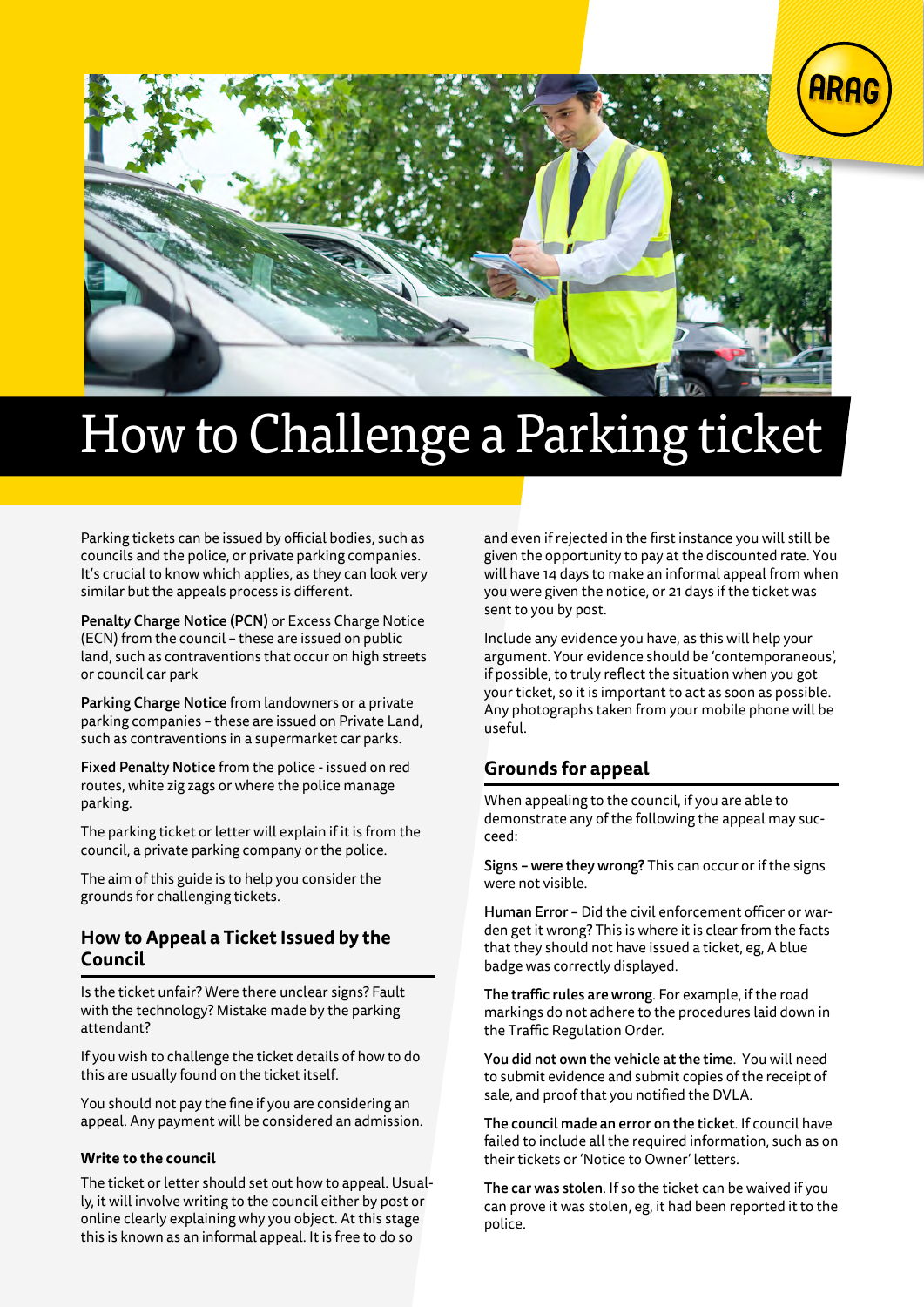

Overcharging: These usually depend on the type of enforcement system they are operating, so check the Councils website.

### **Things to consider as evidence:**

Photographs: Any unclear signs? Poorly marked bays or lines. Also photograph where your car was, the parking meter and your ticket, plus anything else that might be relevant.

Correspondence: Keep everything you've been sent, and copies of any information you've sent off.

Proof of mitigating circumstances: It's important to keep any relevant correspondence, such as receipts from a recovery company if you were broken down.

Witness statements. If anyone will corroborate your account, obtain their details and ask them to sign a statement – eg, if it was impossible to see the signs or you were loading or unloading goods from your car and you stayed within the rules.

### **Mitigating Circumstances**

Mitigating circumstances can also be considered, and may be agreed even where an individual does not have a legal case. They can include situations where you breached the terms of the parking regulations but had a reasonable 'excuse' for doing so. In other words the parking authority have legitimate grounds to issue a parking notice but on consideration of the facts have agreed to waive it. Please note there is no guarantee that mitigating circumstances will be accepted.

Examples of mitigating circumstances:

- Receiving a ticket while broken down,
- Dealing with an emergency or clearing an obstruction from the road,
- The onset of sudden illness preventing you from



moving the car.

- You bought a ticket/had a permit purchased but fell off the dashboard
- A recent bereavement
- Attending a funeral
- You were not notified of suspension of the bay

When making representation it is important to make sure that you include:

- the penalty notice number
- the date the ticket was issued
- your address
- your vehicle registration number

Send copies rather than originals in case they're lost

in the post and you need to rely on these later. Send the documents by recorded delivery, unless completed online, so that you can maintain a record to prove when they arrived.

If your appeal is successful, you should obtain written confirmation that the PCN or ECN will be cancelled and you will not have to pay anything.

# **Informal appeal rejected?**

If the informal appeal is rejected, you will be given the final opportunity to pay at the discounted rate. If you do not feel you have a strong case to challenge then now is the opportunity to pay. If you choose to continue and make formal representation then you will no longer have the opportunity to pay at the discounted rate.

You will receive notification if your appeal is rejected and you should receive a form called a 'notice to owner'.

You will at this point have 28 days to make formal representations. This procedure is also free and the notice to owner will explain the process.

# **Formal appeal rejected?**

When considering whether to appeal formally, it is important at this stage to take the time to review the circumstances and consider the strengths of your appeal, because as stated above you will now enter the territory where you will lose the opportunity to pay at the discounted rate.

If your formal appeal is rejected, then you will be sent a 'notice of rejection'. You then will be expected to pay the parking fine in full. With PCN's if you disagree with the Councils rejection then you can challenge further and escalate the matter to an independent adjudicator. You can submit your representation and evidence in writing. The notice of rejection will explain how to appeal to the independent tribunal.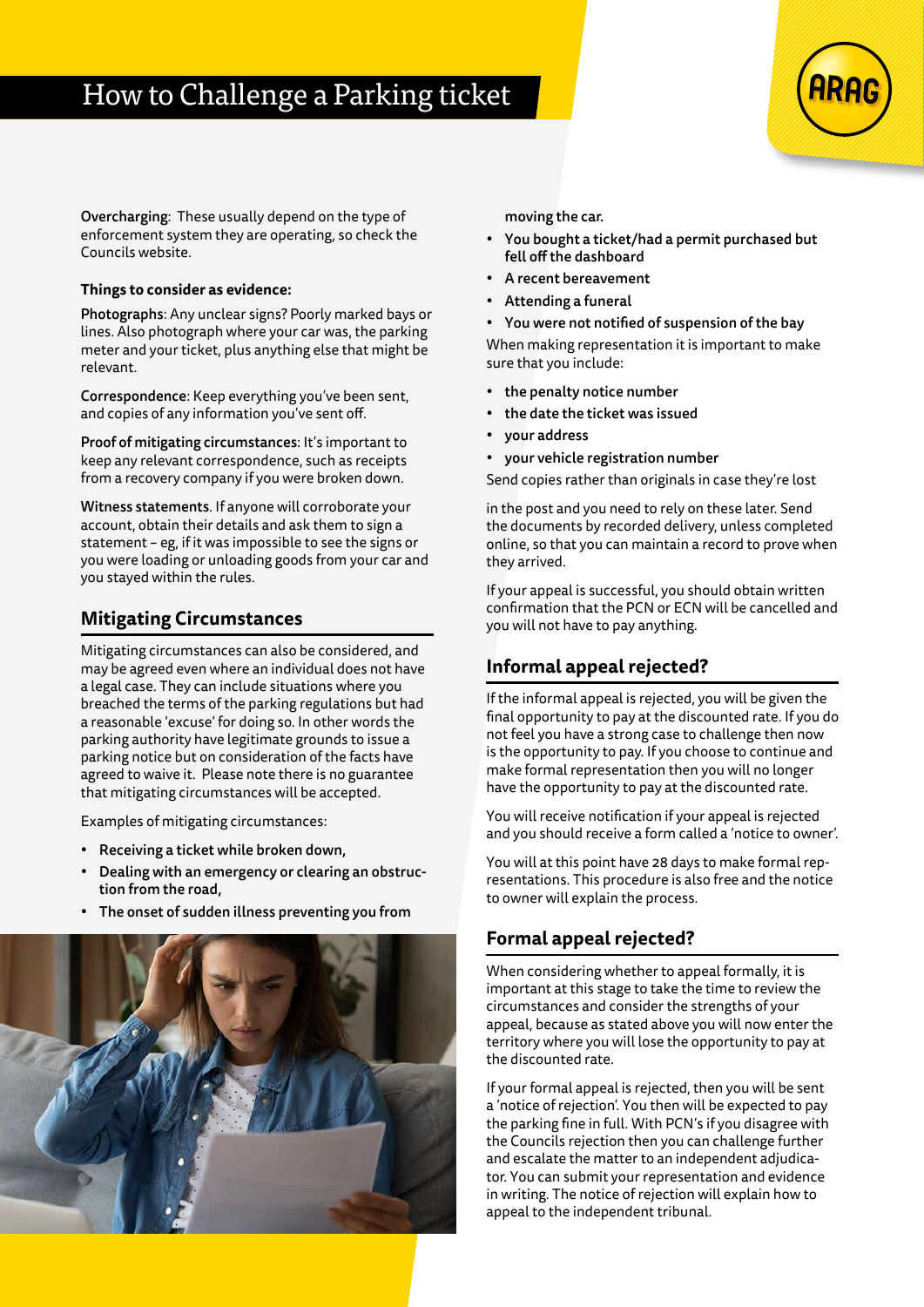# How to Challenge a Parking ticket





There are four tribunals in the UK and the appeal can generally be done online. The four tribunals are;

- England and Wales (not London): [Traffic Penalty](https://www.trafficpenaltytribunal.gov.uk/)  [Tribunal.](https://www.trafficpenaltytribunal.gov.uk/)
- Scotland: Parking and Bus Lane Tribunal for Scotland, no website so call 0131 221 0409.
- Northern Ireland: [Northern Ireland Traffic Penalty](https://www.justice-ni.gov.uk/articles/northern-ireland-traffic-penalty-tribunal)  [Tribunal.](https://www.justice-ni.gov.uk/articles/northern-ireland-traffic-penalty-tribunal)
- London: [The Environment and Traffic Adjudicators](https://www.londontribunals.gov.uk/eat).

Please note that sometimes parking contraventions can be dealt with by way of Excess Charge Notice (issued by some Councils). You cannot appeal an ECN any further so you should pay if the formal appeal is rejected.

These notices operate under criminal rather than civil law, so there are different rules for appealing.

# **Rejected by the Independent Tribunal?**

You should pay your PCN if the independent tribunal rejects your appeal. If you do not pay, the council escalate the matter to court and you could end up being liable for fine plus costs.

**How to appeal a Parking Charge Notice Issued on private land (including a private road)** It is important to not assume that is only the driver that is liable for a private parking ticket. In England and Wales, parking operators can pursue the vehicle's owner liable for unpaid charges if they cannot ascertain the driver details and/or the owner has refused or is unable to name the driver.

It is important to first check that the company is a member of the Accredited Trade Association (ATA). This can be confirmed by making enquiries and checking with:

British Parking Association - [www.britishparking.co.uk](https://www.britishparking.co.uk/). The BPA is the only professional association that represents the entire parking sector across the UK, they represent 710 member organisations in the parking and traffic management profession or

International Parking Community – [www.theipc.info](https://theipc.info/). The IPC is the equivalent of and a competitor to the BPA's Approved Operator Scheme (AOS).

Please note that if a company is not an ATA member, they cannot obtain the registered keepers details from the DVLA. The DVLA are not authorised to release details to an organisation which is not a member of an ATA. If not registered as an ATA member, the private parking companies can usually only chase for a parking ticket if the you have disclosed your address.

If you get a ticket in the post from a non-ATA member, report them to the [ICO](https://ico.org.uk/) (Information Commissioner's Office) because the company may have obtained the details unlawfully.

Under the Protection of Freedoms Act 2012 – it is the registered keeper who can be pursued in England and Wales. This means that the private parking company can pursue the keeper of the vehicle for the fine. However, if the keeper is sent the notice, they will be able to provide the details of the driver directly to the company. In Scotland there is no keeper liability, so in order for the company to take any Court action they would need to prove who the driver was, e. g via photographs or CCTV

### **Contact the parking company**

If the company are an ATA member then check the process for a direct appeal.

This will be your informal appeal and must be considered before you make a formal appeal.

For suggestions of evidence of factors which may be taken into account, please refer to the details above.

# **If your informal appeal is rejected**

You can appeal to an independent appeals service as above. It's free to do, so it's worth trying if you still think your ticket was unfair. They might see things differently to the parking company and agree that your ticket should be cancelled. They won't cancel a ticket because of an unexpected event, for example if you were delayed because you were feeling unwell.

The way to appeal will depend on whatever the parking company that gave you the ticket is a member of the BPA or IPC approved operators scheme.

If they are BPA approved operators scheme then you will need to make a formal appeal to [Parking on Private](https://www.popla.co.uk/)